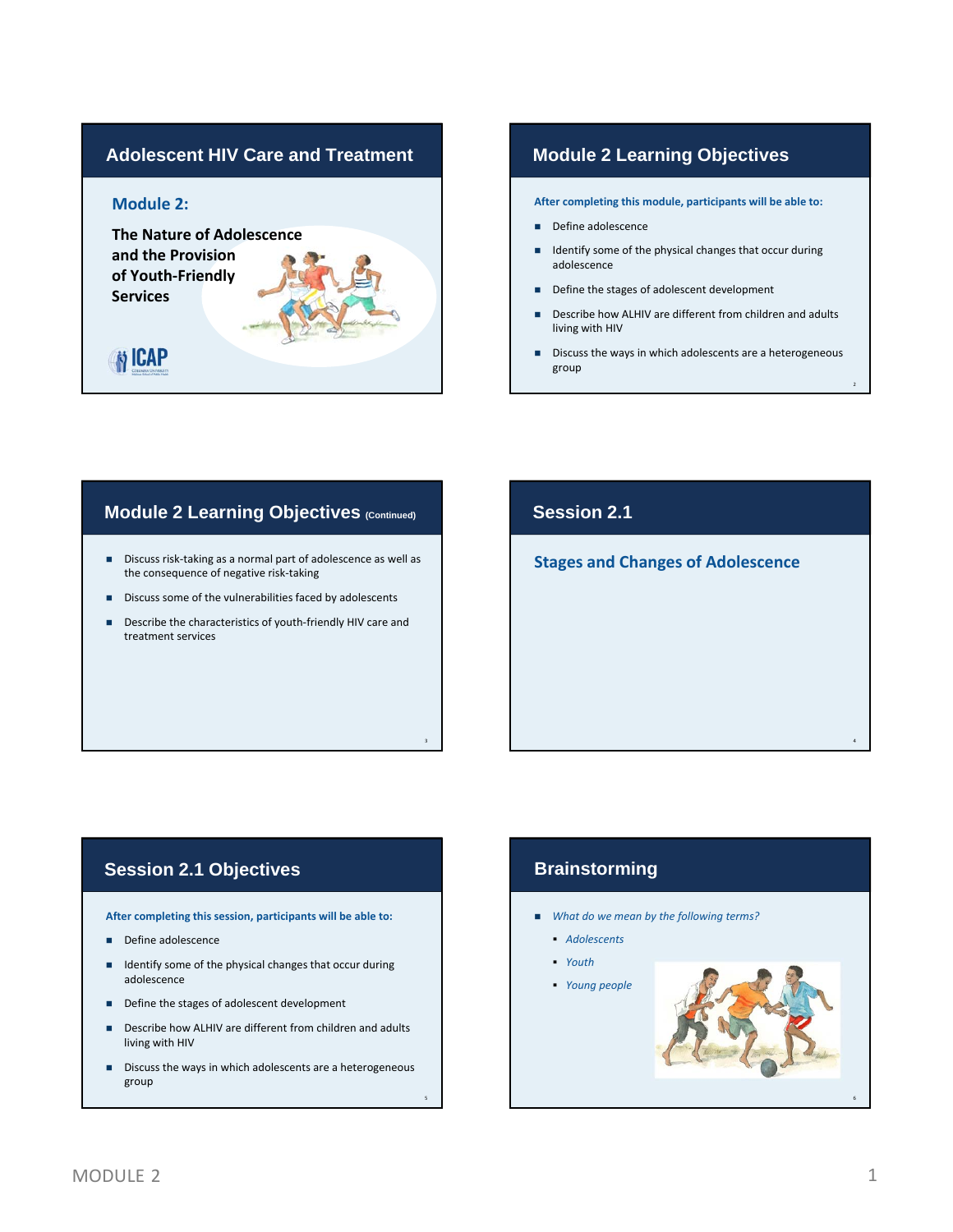### **Who Are We Talking About?**

- Adolescents are people between 10 and 19 years of age.
- Adolescence is a **phase** of life that is defined differently across cultures.
- Other commonly used terms are "youth" or "young people," which have slightly different definitions:

| Group        | Age range<br>(according to WHO) |                                  |
|--------------|---------------------------------|----------------------------------|
| Adolescents  | $10-19$ years                   | <b>Focus of</b><br>this training |
| Youth        | $15 - 24$ years                 |                                  |
| Young People | $10 - 24$ years                 |                                  |

### **Discussion Questions**

- *Think back to your own adolescence and also think about the adolescents you know in your life.*
- *What are the key changes that occur during adolescence?*
	- *Physical and sexual changes*
	- *Social and emotional changes*



## **Key Changes During Adolescence**

**Many physical and sexual changes occur during adolescence:**

| In females:                                       | In males:                                             |  |  |
|---------------------------------------------------|-------------------------------------------------------|--|--|
| Development of breasts<br>Appearance of pubic and | Growth of the penis, scrotum,<br>and testicles        |  |  |
| underarm hair<br>Widening of the hips             | Appearance of pubic,<br>underarm, chest, and leg hair |  |  |
| Menarche                                          | Night-time ejaculation                                |  |  |
| Development of the                                | Morning erection                                      |  |  |
| vulva and pelvis                                  | Development of back muscles                           |  |  |

9

### **In both females and males: Key Changes During Adolescence (Continued)**

- Accelerated growth
- **Increased perspiration** ■ The presence of acne
	- Sexual desire activated
		- **Initiation of sexual**

Change in tone of voice

- Face has characteristics of young adult
- activities

The system used most frequently to categorize these physical and sexual changes in girls and boys is referred to as the **"Tanner staging system"** (see *Appendix 2A).*

#### **Key Changes During Adolescence**  (Led

**Adolescents also experience psychological and emotional changes:**

| Mood swings                                                                            | Fluctuating self-esteem                             |  |
|----------------------------------------------------------------------------------------|-----------------------------------------------------|--|
| Insecurities, fears, and doubts<br>Behavioural expressions of                          | Interest in physical<br>changes, sex, and sexuality |  |
| emotion, which may include<br>withdrawal, hostility,<br>impulsiveness, non-cooperation | Concern about body image<br>Concern about sexual    |  |
| Self-centeredness                                                                      | identity, decision-making,<br>and reputation        |  |
| Feelings of being misunderstood<br>and/or rejected                                     | A need to feel autonomous<br>and independent        |  |
|                                                                                        |                                                     |  |

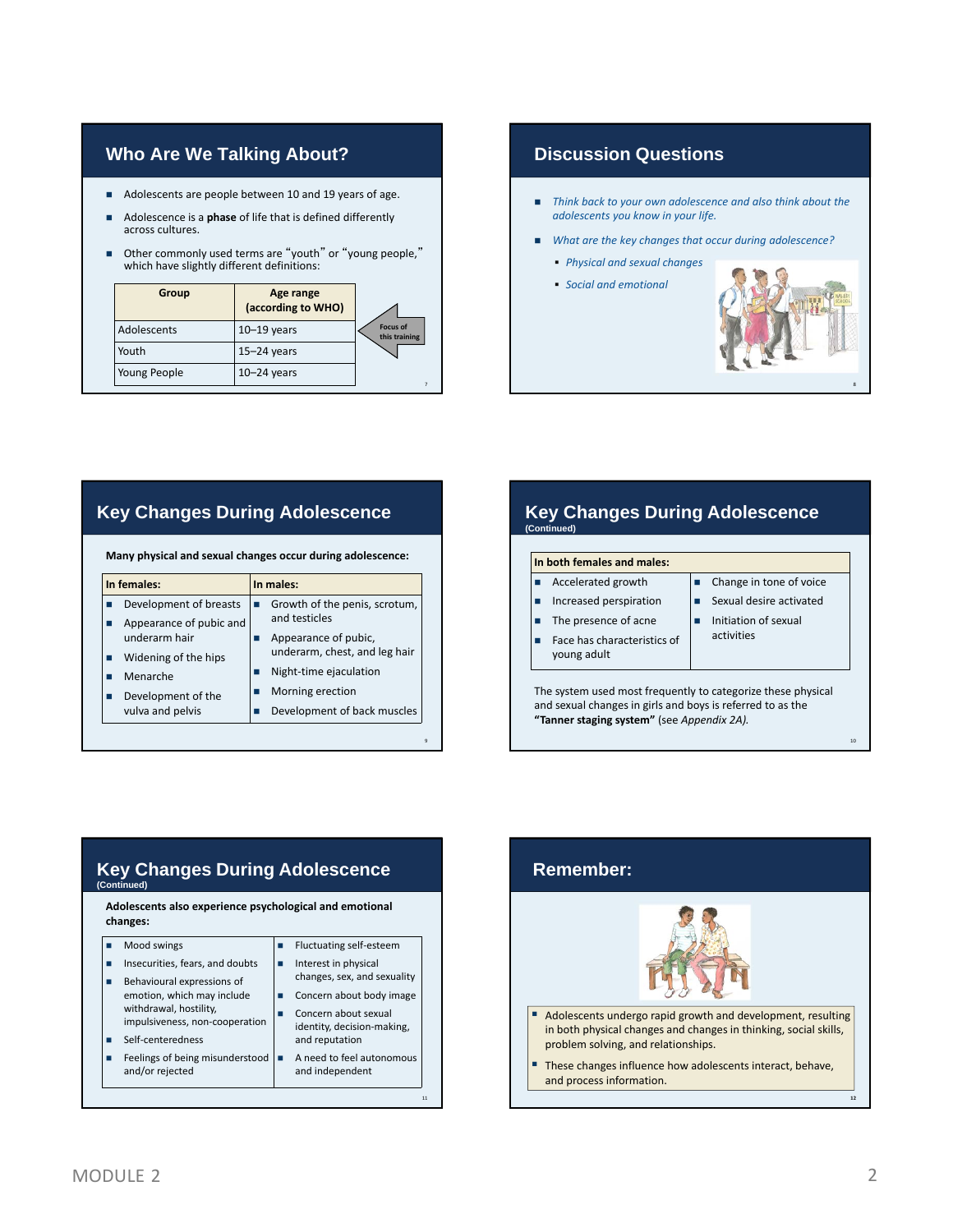#### **Stages of Adolescent Development**

#### **Key points:**

- Adolescence can be categorized into 3 overlapping developmental stages: **early, middle, and late.**
	- The ages given are approximate; maturation is more important than specific ages.
- **Maturation occurs in fits and starts.**
- Growth in each category of change can occur at different rates.

13

15

- **HIV** impacts maturation in many ways.
- See Table 2.2.

### **Discussion Question**

 *How can perinatally‐acquired HIV affect normal growth and development during adolescence?*



#### **Effects of HIV Infection – Growth**

- HIV affects growth in adolescents who are perinatally infected with HIV.
- HIV does not affect the growth of adolescents infected after they have reached their adult height.
- Even in perinatally infected children, the physical effects of HIV may be minimized through the use of effective ART.

#### **Effects of HIV Infection – Growth (Continued)**

- **IF HIV** is advanced, an adolescent may experience delays in physical development, including puberty. As a result, ALHIV may appear younger and smaller.
- Small stature may lead to a negative self‐image and may also affect how other people view the adolescent.
- ALHIV may experience drug-related side effects, including those that change physical appearance.

# **Effects of HIV Infection – Cognition**

 Adolescents perinatally infected with HIV may experience neurological consequences of longstanding HIV infection. The result may be developmental delays and learning problems.



#### **Effects of HIV Infection – Psychological and Social**

- ALHIV are very likely to experience emotional difficulties. These difficulties may not necessarily be due to health status, but rather to the pressures of life and a history of loss (including the loss of parents and home).
- Due to illness, ALHIV may miss out on activities that help define adolescents' identities.
- HIV can bring with it concerns that may affect ALHIV's mental health and their sense of fitting in with peers.
- Many ALHIV live with either one or neither birth parent.  $\rightarrow$ ALHIV may not feel like they are a part of their adopted home, which can lead to a sense of isolation.

18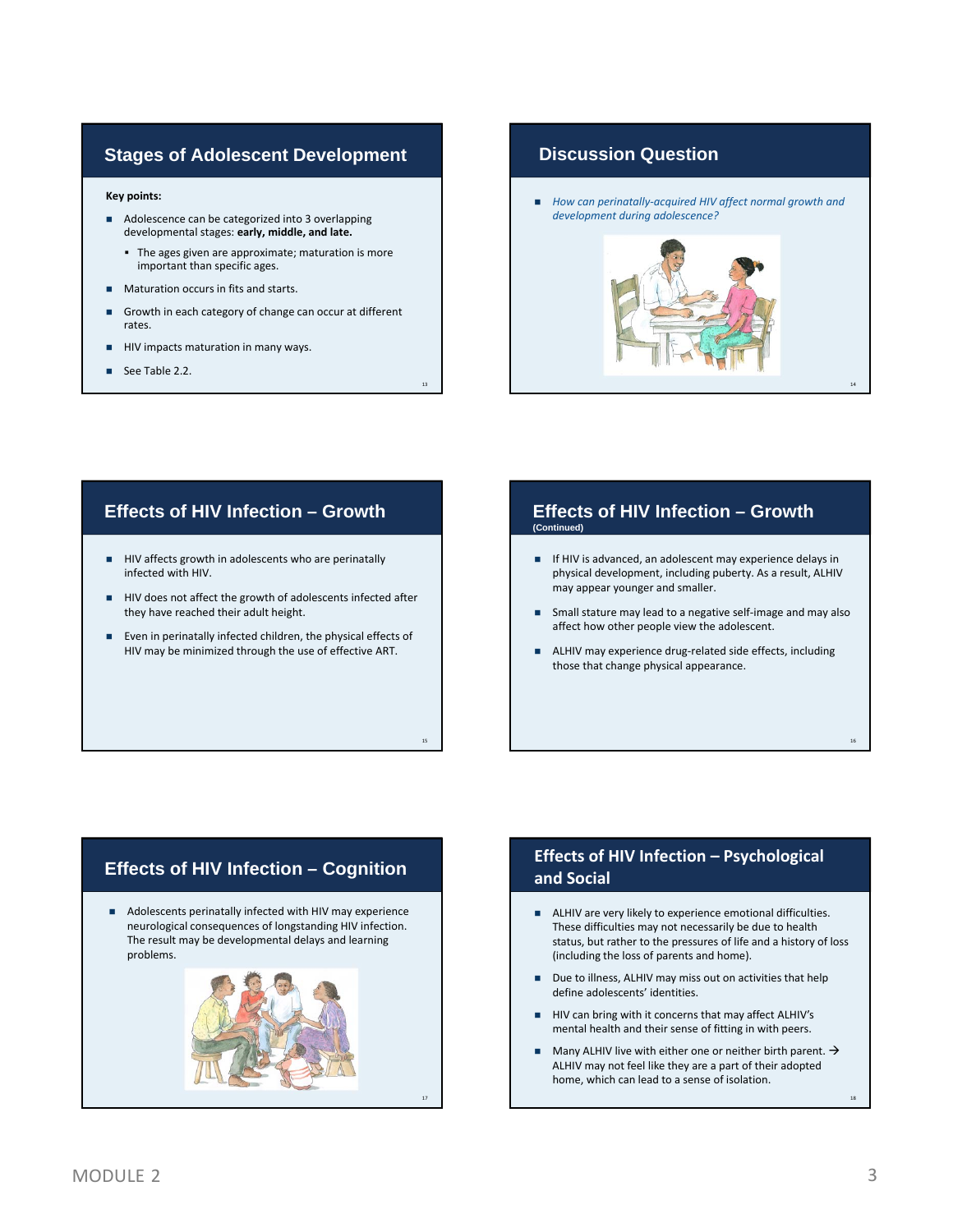#### **Effects of HIV Infection – Peers**

- ALHIV may experience peer problems, which can be exacerbated by the stigma associated with HIV.
- **ALHIV** may have to regularly miss school to attend clinic appointments. This may impact upon their educational attainment and their sense of fitting in with peers.
- In some places, few ALHIV attend school, which suggests that the school environment is not supportive of ALHIV's needs.
- If adolescents feel different from their peers, they have a harder time bonding with them. This can also make separation from caregivers more difficult.

#### **Discussion Question**

- *What do we mean by the phrase, "not big children, not little adults?"*
- *What are some of the key characteristics that distinguish adolescents from children and adults?*
- *What might be the implications of each characteristic for ALHIV services?*



### **No Longer Children, Not Yet Adults**

#### **Distinguishing characteristics of adolescents may include:**

- **Energetic, open.** spontaneous, inquisitive
- Unreliable and/or irresponsible
- Moody
- Desire independence
- Influenced by friends
- Embarrassed to talk to adults about personal issues ■ Desire to be different from

19

21

23

parents and previous generation in general

**Less influenced by family Looking for role models (often** outside the family)

These characteristics are generalizations — they are not all applicable to every adolescent client.

*1. What are some of the special characteristics of adolescents that health workers need to consider when providing them*

*2. How do the needs of adolescent clients differ from those of*

*3. Adolescents are a heterogeneous/diverse group. What are some of the differences health workers may see among different adolescents clients? What are the implications of*

*with HIV care and treatment?*

*pediatric and adult clients?*

*these differences for their HIV care?*

### **Exercise 1**

**Adolescents: Not Big Children, Not Little Adults: Small group work and large group discussion**

#### **Exercise 1: Small Group Work Exercise 1: Debriefing**

- *What did we learn?*
- **Key points:**
	- The care, treatment, and support provided to an adolescent client needs to be tailored to that adolescent's maturity level, social situation, and level of understanding.
	- ALHIV differ from both children and adults living with HIV because of the rapid changes that occur during adolescence.
	- Adolescents are a heterogeneous group not only do they differ from each other, but each individual adolescent also changes as he or she matures.
	- Health workers need to understand these differences and consider them when providing care to ALHIV.

#### MODULE 2 and 2 and 2 and 2 and 2 and 2 and 2 and 2 and 2 and 2 and 2 and 2 and 2 and 2 and 2 and 2 and 2 and 2 and 2 and 2 and 2 and 2 and 2 and 2 and 2 and 2 and 2 and 2 and 2 and 2 and 2 and 2 and 2 and 2 and 2 and 2 and

24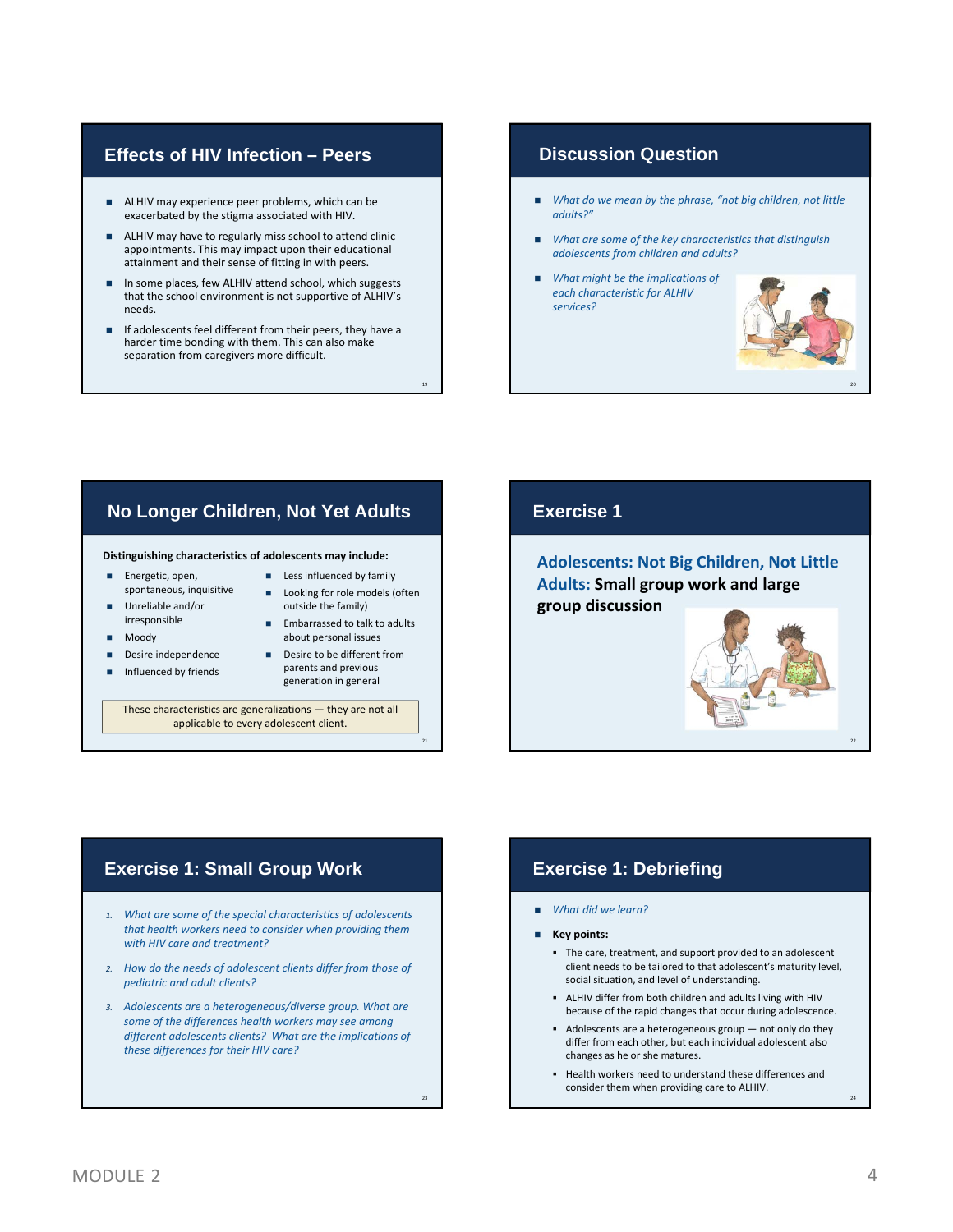### **Special Considerations for Adolescent Clients**

**Adherence to medicines:**

- Younger adolescents may still rely on a caregiver to take their medicines.
- Older adolescents need to take some or all of the responsibility for taking their medicines every day.
- Often, adolescents struggle with adherence ad various points in their development, as they strive to form their own identity and to fit in with peers.

25

27

29

#### **Special Considerations (Continued)**

#### **Adherence to care:**

- Adherence to care may be more difficult for ALHIV because:
	- Often have less disciplined or structured lives and less stable relationships outside of the family
	- Are more likely to lack skills to negotiate health services and to understand side effects, treatment options, and regimen requirements

26

28

- Outreach is more difficult because adolescents are scattered and it is harder to bring them into care.
- Adolescents can become lost in the system when in transition from pediatric to adult HIV services.

#### **Special Considerations (Continued)**

#### **Stigma and discrimination:**

- Blame is often placed on ALHIV because of an assumption that they voluntarily engaged in "risky behavior."
- Stigma and discrimination associated with HIV prevents many ALHIV from disclosing their HIV‐status.
	- This may be a particular issue when adolescents decide to become involved in a sexual relationship.

#### **Special Considerations (Continued)**

#### **Counseling adolescents:**

- Adolescents' cognitive abilities and skills are different from adults They require different counseling approaches and often more extensive and intensive counseling sessions.
- Conflicts between cultural or parental expectations and adolescents' emerging values can present serious challenges.
- Adolescent clients often depend on their caregivers and cannot always make independent decisions.
- Adolescents have a range of future decisions to make, like whether to have children, whether to get married, etc.
- Adolescents face strong peer pressure and tend to be dependent on peers for lifestyle guidance.

#### **Special Considerations (Continued)**

#### **Safer Sex:**

- ALHIV may not understand risk-taking behavior or the importance of risk reduction. This makes them more vulnerable to unintended pregnancy and STIs
- There is a widespread belief that ALHIV are "not supposed" to be having sex. As a result, they often hide their sexuality.
- Adolescents may have limited access to contraceptives; they may also lack the skills to use them correctly and/or negotiate their use.
	- Gender inequality may further reduce female adolescents' ability to negotiate condom use.

**How Adolescents Differ from One Another**

- Adolescents are a heterogeneous group and may differ from one another in many ways:
	- **Stage of development** 
		- **Geographic location** Relationship or marital

status

and discrimination

Sexual orientation

Gender

- Home or family situation  $\overline{ }$  Experience with stigma
- Educational level
- **Financial situation**

**Counseling and education should meet the unique needs of each adolescent.**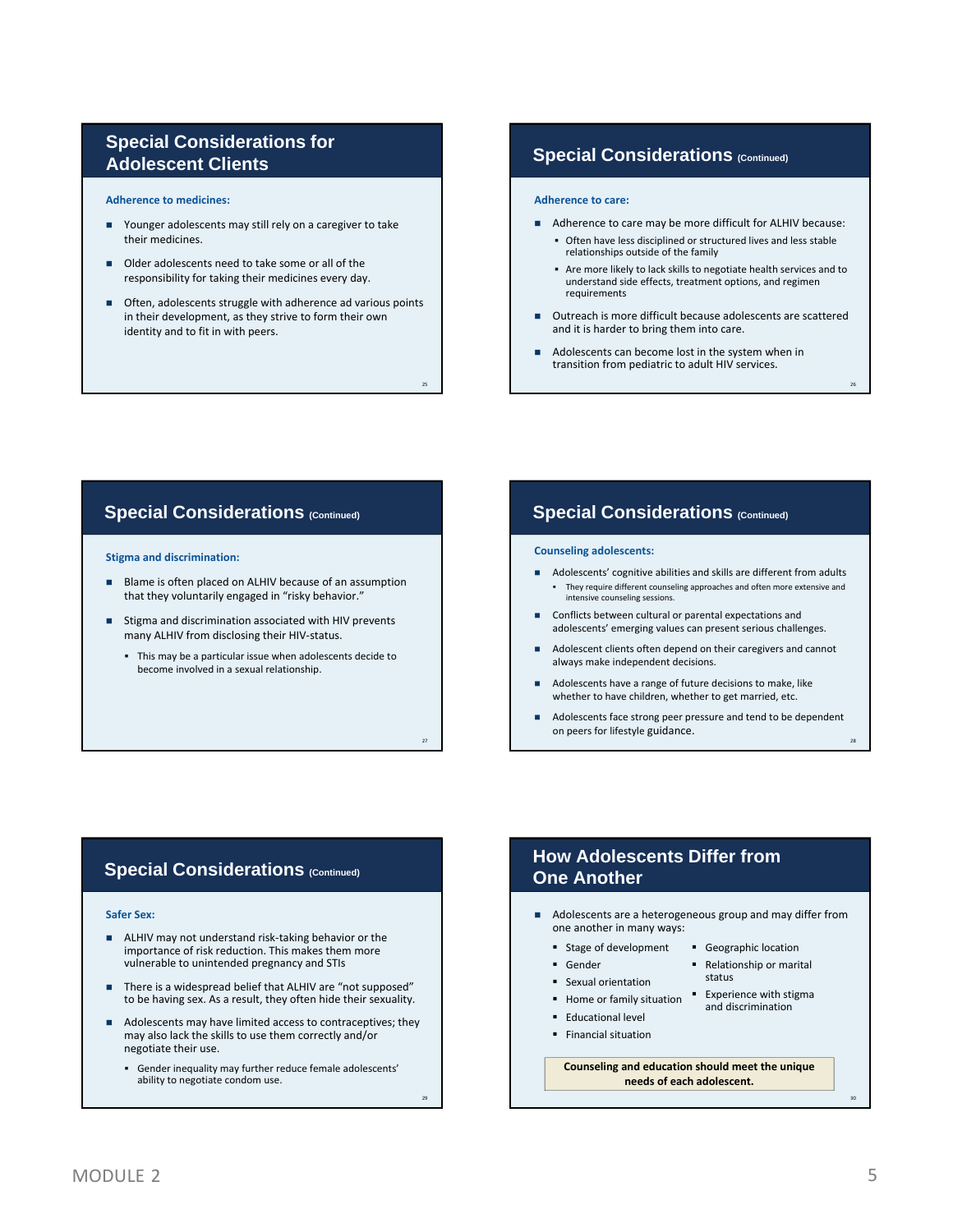## **Questions or comments on this session?**

31

33

35

#### **Session 2.2**

**Adolescent Vulnerabilities, Risk‐Taking Behaviors, and Their Consequences**

### **Session 2.2 Objectives**

**After completing this session, participants will be able to:**

- Discuss risk-taking as a normal part of adolescence as well as the consequences of negative risk‐taking
- Discuss some of the vulnerabilities faced by adolescents

#### **Discussion Questions**

- *What risks did you take when you were an adolescent?*
- *Thinking back, why do you think you took these risks?*



32

34

#### **Risk‐Taking As a Normal Part of Growing up**

**Adolescents take risks as a normal part of growing up.** Risk‐ taking is the tool adolescents use to define and develop their identity. Healthy risk-taking is a valuable experience.

 **Healthy risk‐taking** includes participating in sports, developing artistic and creative abilities, traveling, making new friends, and contributing constructively to one's family or community.

#### **Risk‐Taking As a Normal Part of Growing up (Continued)**

- Curiosity, sexual maturity, a natural inclination toward experimentation, and peer pressure can lead to **unhealthy/ negative risk‐taking**. This includes:
	- Drinking, smoking, using drugs Self‐mutilation
	- Driving recklessly
	- Unsafe sexual activity • Stealing
- A sense of powerfulness, feelings of invulnerability, and impulsiveness can lead to a lack of future planning.
- Risk‐taking can be caused by a lack of knowledge.
- In some cultures, young men are encouraged to take risks as a way of proving their masculinity.

• Running away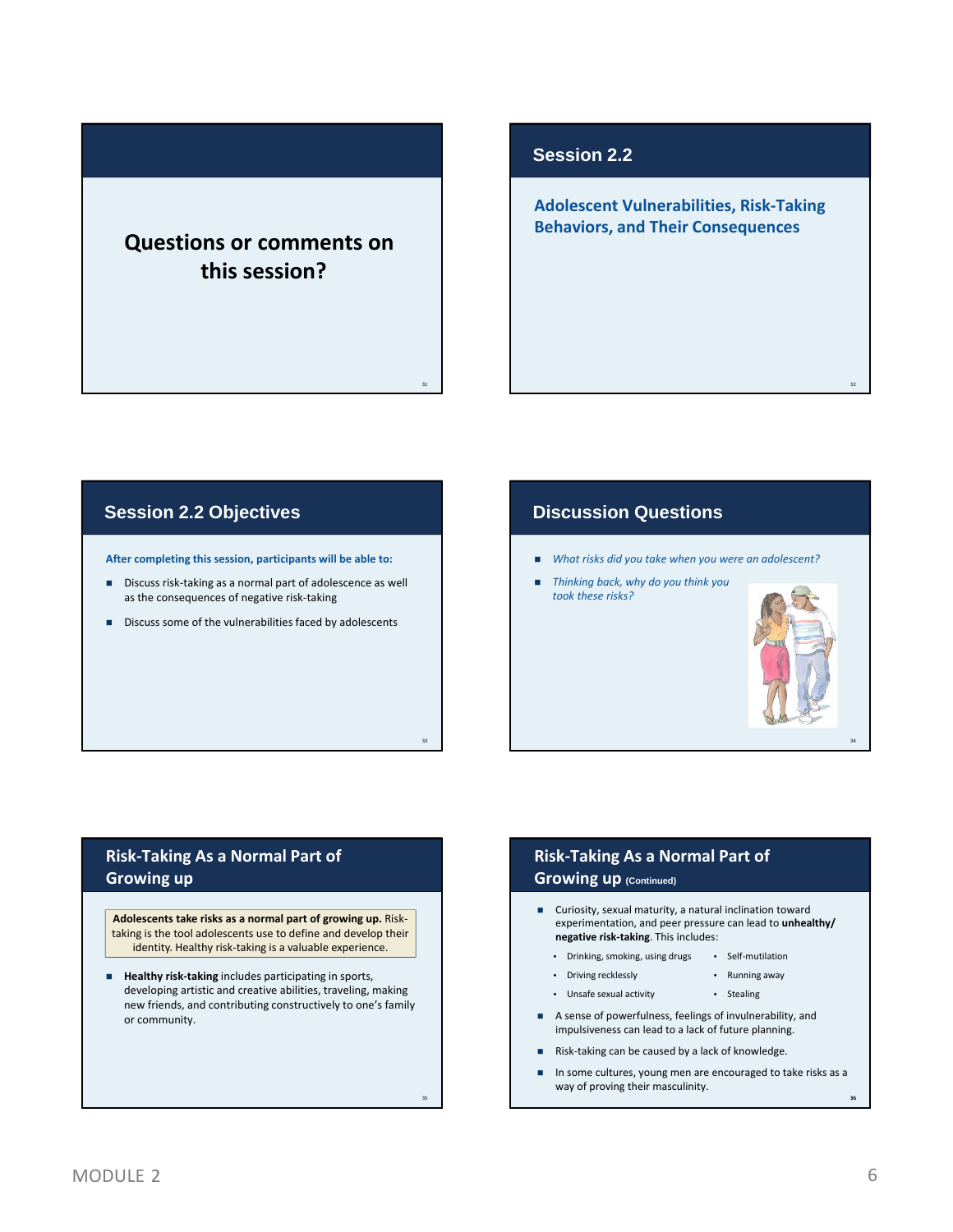#### **Risk-Taking – Health Workers Should:**

- **Encourage and help adolescent to find healthy risks.**
- Help adolescents evaluate risks, anticipate consequences, and develop strategies for diverting energy into healthier activities when necessary.
- Share lessons learned from their own histories of risktaking and experimenting.
- Advise adolescents to seek additional help if they are experiencing psychological problems, having problems at school, or engaging in illegal activities.

#### **Types and Consequences of Unhealthy Risk‐Taking Behavior**

#### **Unhealthy risk‐taking can result in:**

- Poor adherence to ARVs or HIV care and treatment
- Unprotected sex
- Experimentation with alcohol, marijuana, etc.
- Can interfere with judgment and adherence
- Can suppress the immune system; can make a person more vulnerable to OIs; can compromise body's response to AZT
- Can adversely interact with HIV medications, causing illness
- Can reduce inhibitions and affect decision-making
- o In a Botswana study, heavy drinking was associated with unsafe sex, sex with multiple partners, paying for sex, and intergenerational sex.

38

40

- *What do we mean when we say adolescents are vulnerable? Vulnerable to what?*
- *What makes adolescents, and in particular ALHIV, vulnerable to poor health? What makes them emotionally vulnerable? What makes them economically vulnerable?*
- *What specifically makes adolescent girls vulnerable? Adolescent boys?*



37

39

41

#### **Brainstorming Physical Vulnerabilities**

- Young people, particularly young women, are more vulnerable to STIs than adults.
	- The cells lining the inside of the normal adolescent cervical canal are more vulnerable to infections than the cells that line the mature cervical canal of adults.
- ALHIV, like all PLHIV, are particularly vulnerable to nutritional and caloric deficiencies, due to the increased energy demands HIV imposes on the body.
- HIV can contribute to compromised physical and psychological development, including stunting and slower than normal growth

#### **Social, Psychological, and Emotional Vulnerabilities**

- Psychological factors that put many adolescents at increased risk of physical harm include a general sense of invulnerability, the desire to try new things, and a willingness to take risks.
- Adolescents' family situations may offer little social and material/financial support.
- Mental health problems can increase during adolescence.
- Adolescents often lack maturity, assertiveness, and good communication skills  $\rightarrow$  difficulty making good decisions, articulating needs, and withstanding peer pressure
- There are often unequal power dynamics between adolescents and adults; adolescents are more vulnerable to abuse.

### **Socioeconomic Vulnerabilities**

- The need for money often increases during adolescence: Lack of access to money or employment can lead adolescents to steal or take work in hazardous situations.
	- Economic hardship can increase health risks.
- Adolescents are more likely to experiment with drugs and alcohol, and disadvantaged adolescents are at greater risk of substance abuse.
- Young women are particularly vulnerable:
	- They often face gender discrimination that affects food allocation, access to health care, adherence to care, the ability to negotiate safer sex, and opportunities for social and economic well being.
	- **Some marry very young to escape poverty.**
- Many adolescents are at risk due to other socioeconomic and political reasons. <sup>42</sup>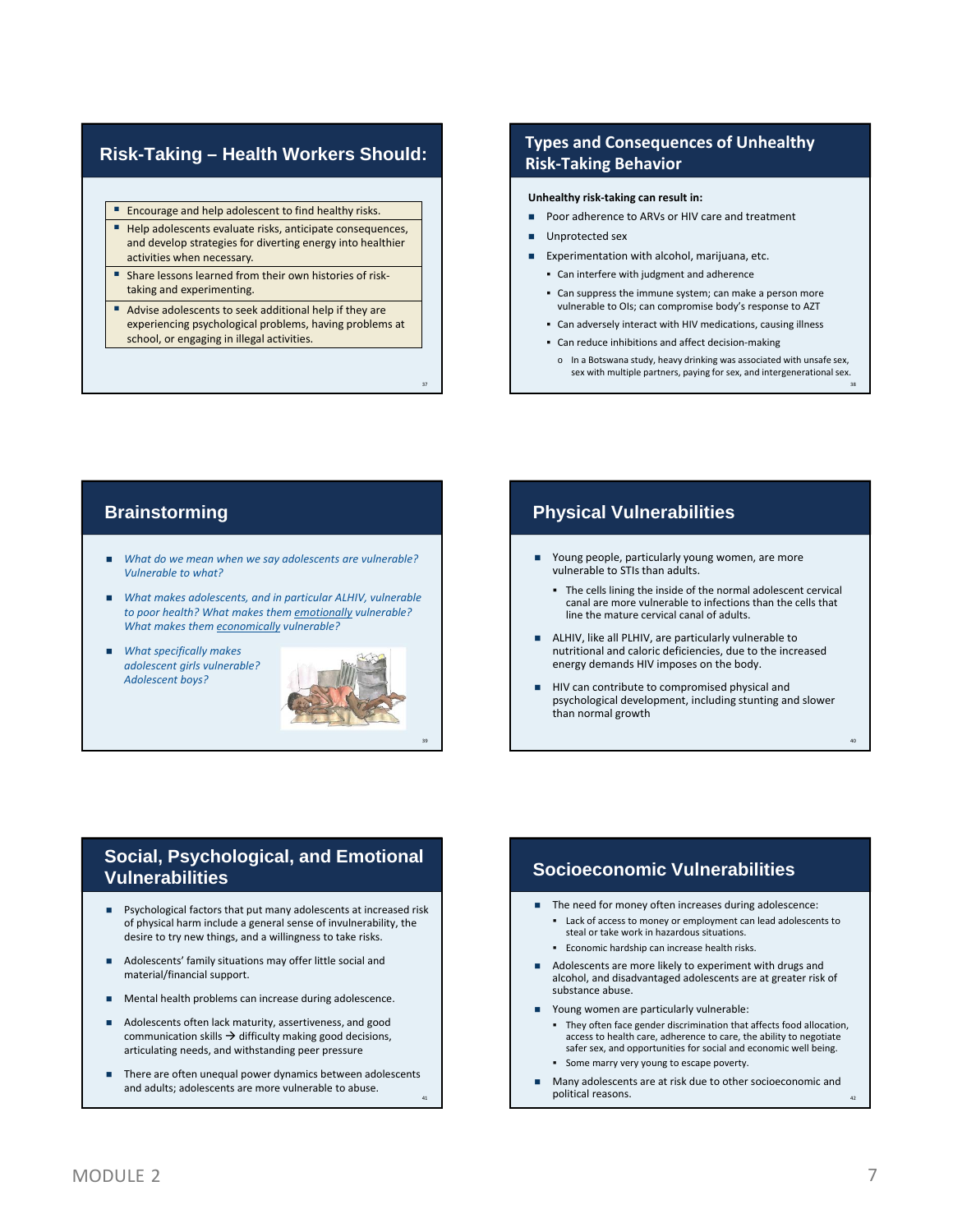## **Questions or comments on this session?**

#### **Session 2.3**

**Providing Youth‐Friendly Services to Adolescents**

### **Session 2.3 Objective**

**After completing this session, participants will be able to:**

■ Describe the characteristics of youth-friendly HIV care and treatment services

#### **Brainstorm**

43

45

47

*What do we mean by "youth‐friendly services?"*



#### **Characteristics of Youth-Friendly Services**

**In order to serve adolescent clients** with HIV prevention, care, treatment, and support, and related health services, **clinics and programs must be able to attract, meet the needs of, and retain these clients.**

### **Characteristics of Youth-Friendly**  Services (Continued)

#### **See Table 2.3.**

#### **Health worker characteristics:**

- **Specially trained/oriented staff**
- All staff display respect for youth
- All staff maintain privacy and confidentiality
- Enough time for health worker-client interaction

48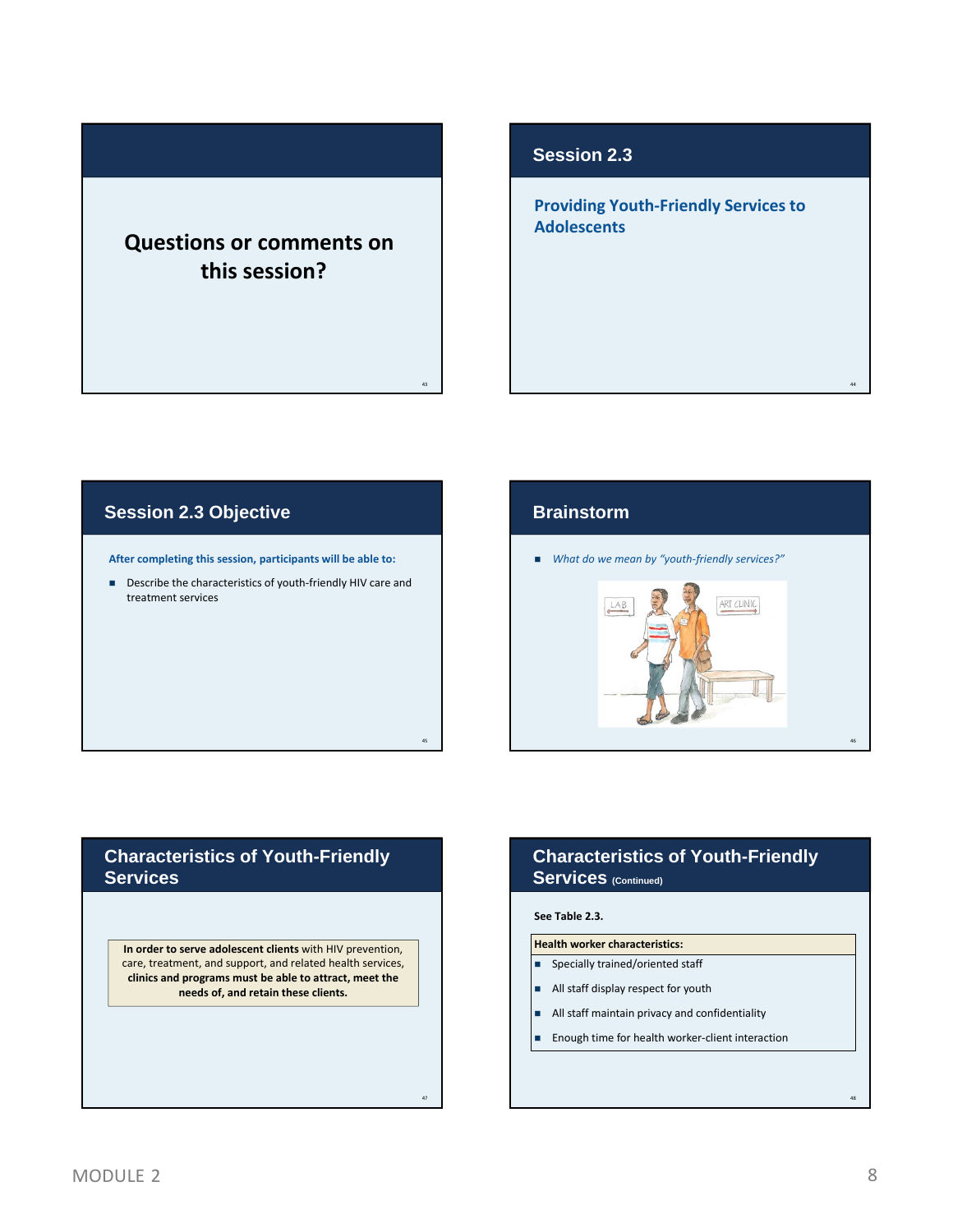#### **Characteristics of Youth-Friendly**  Services (Continued)

#### **Health facility characteristics:**

- **Separate space for young people**
- **Special times when young people can receive services**
- Convenient hours
- Convenient location
- Adequate space and privacy
- Comfortable, youth-friendly surroundings
- **Peer Educators available**

### **Characteristics of Youth-Friendly**

#### **Services** (Continued)

| Program design characteristics:                                                                                                                                                                                                                                                                              |                                                                                                                                                                                                                                                                     |  |  |  |
|--------------------------------------------------------------------------------------------------------------------------------------------------------------------------------------------------------------------------------------------------------------------------------------------------------------|---------------------------------------------------------------------------------------------------------------------------------------------------------------------------------------------------------------------------------------------------------------------|--|--|--|
| Youth involvement in program<br>п<br>design and monitoring<br>Drop-in clients welcomed<br>п<br>Short waiting times<br>Set up to provide chronic disease<br>management<br>Appointment and tracking<br>systems in place<br>Affordable or free services<br>□<br>Publicity materials that inform<br>and reassure | Friendly to male and female<br>п<br>clients<br>$\blacksquare$ "1-stop shopping"<br>Referrals to clinical and<br>community-based services<br>Youth-friendly educational<br>materials available to take away<br>Youth support groups<br>ш<br>Peer Educators available |  |  |  |

50

52

#### **Brainstorming**

 *What steps might you take to make existing clinical services in your own setting friendlier to ALHIV?*

49

51

53

## **Organizing Youth-Friendly Services**

- Many things can be done to improve the youth‐ friendliness of comprehensive HIV care and treatment services.
- $\blacksquare$  It is important that we first assess where we are with adolescent services so we can effectively plan the way forward.
- Sometimes even the smallest adjustments or changes can help — without creating additional workload or incurring any additional costs.
- A step-by-step guide to make services more youth-friendly is provided in Table 2.4.

#### **Making Services More Youth-Friendly**

**1. Assess clinic needs:** figure out what needs to be done to make services more youth‐friendly

- Conduct assessment using tool like the one in *Appendix 2B: Checklist and Assessment Tool for Youth‐ Friendly HIV Care and Treatment Services.*
- See *Appendix 2C* for a sample client satisfaction survey for youth.

#### **Making Services More Youth-Friendly (Continued)**

**2. Design an action plan that will respond to the needs identified in the assessment:** list the most important activities first and, for each activity, include a timeline and list the person responsible **3. Identify the needed human and material resources 4. Present the action plan to stakeholders 5. Implement, monitor, and evaluate the planned activities**